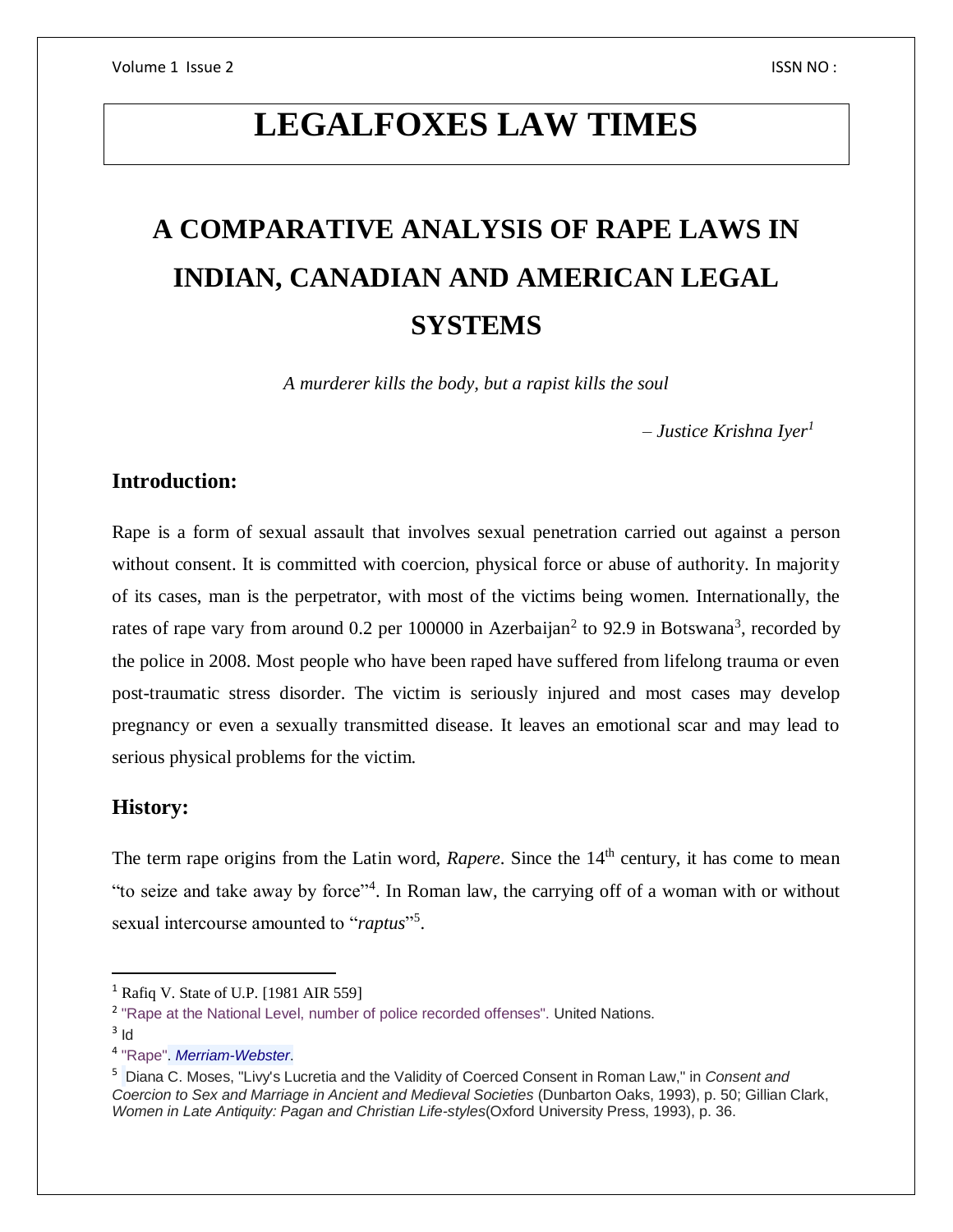In ancient Greece and Rome, rape, along with arson, treason and murder was a capital offence. Those committing it were often subjected to various bloody and brutal punishments. In 14<sup>th</sup> century England, the victim was often given a choice to execute the rapist herself or a chance to severe the testicles of the perpetrator<sup>6</sup>. However in practice, in late Medieval Europe, cases of rapes of marriageable women, wives, widows or people from the lower classes were rarely brought forward and mostly resulted in small monetary fines or marriage between the victim and the rapist and it was believed that a husband cannot rape his wife. However, as time passed, the gravity of the offence was taken into consideration and the importance of the consent of a woman increased resulting in improvements in the legal systems of various cultures and nations.

### ● **Indian Legal System:**

India is a country that worships women as goddesses. Yet we have not had strict measures to protect them. Rape is a stigma that has prevailed in India for a long time. In fact, it is one of the first offences included in the Indian Penal Code, 1860. Rape is a cognizable offence and is defined in Section 375 of the Indian Penal Code, 1860. The section also prescribes the punishment of this offence. Whenever a man to any extent penetrates his penis into the mouth, vagina or anus of a woman to any extent, without the consent of the woman, he is said to have committed the offence of rape. In other words, even the slightest touch of the penis to the vagina is considered to be rape. Also, the unruptured hymen of the woman does not prove the absence of rape. The rape laws have been through many amendments since then.

A. Criminal Law (second amendment) act, 1983:

 $\overline{\phantom{a}}$ 

This amendment was introduced after the high criticism drawn by the judgement of *Tukaram v*  State of Maharashtra<sup>7</sup>. In this case, the trial court pronounced a not guilty verdict on the grounds that the victim has given tacit consent to the act. Also, the fact that the girl was considered to be of promiscuous character was used as a reason for the tacit consent. The Bombay High Court pointed out that there is a huge difference between express consent and passive submission to the act. Mere surrender to an act does not amount for express consent. However, this was upturned by the Supreme Court resulting in the acquittal of the accused. This

<sup>6</sup> "The Medieval Blood Sanction and the Divine Beneficene of Pain: 1100–1450", Trisha Olson, *Journal of Law and Religion*, 22 JLREL 63 (2006) 7 [1979 AIR 185]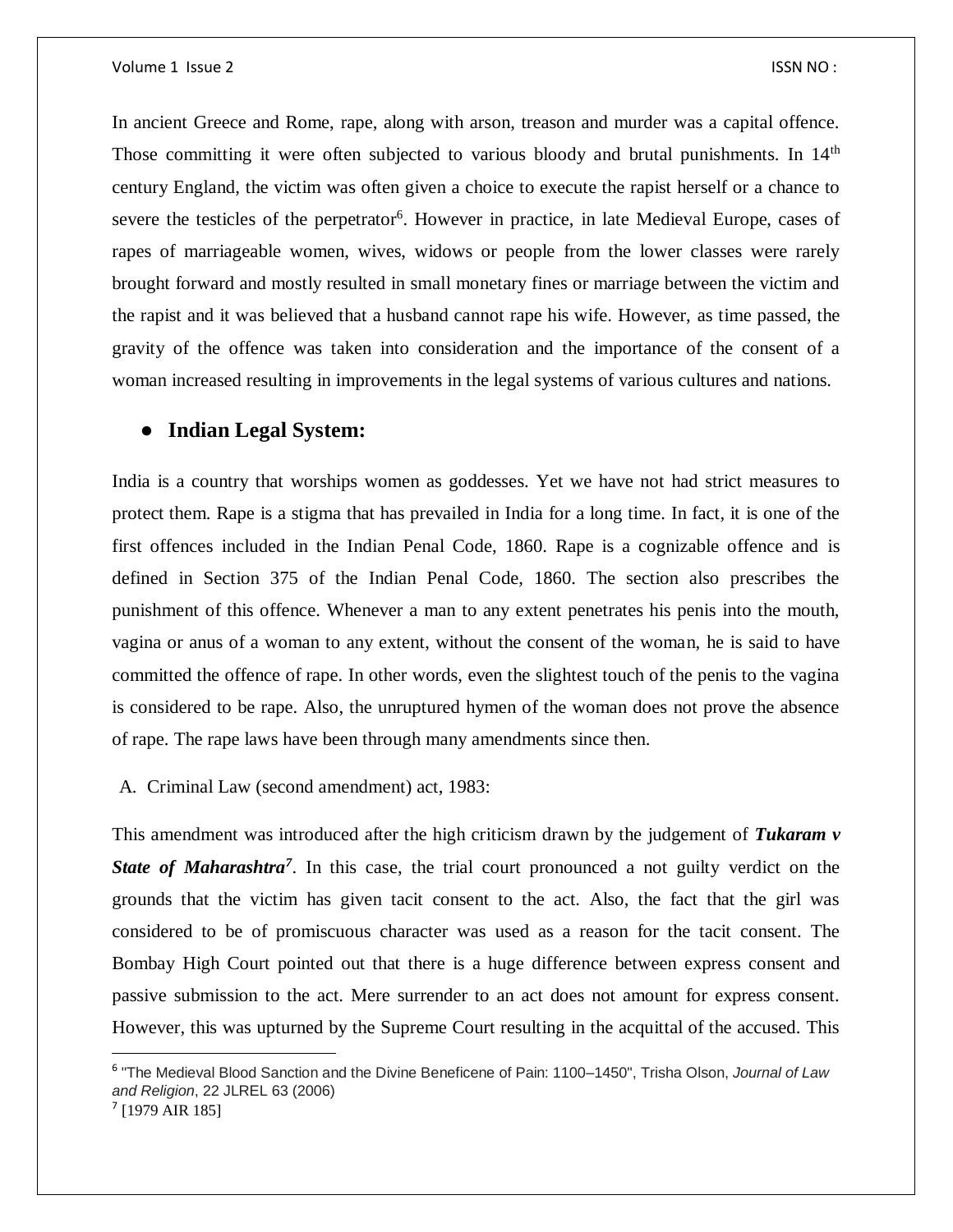#### Volume 1 Issue 2 ISSN NO :

judgement was highly criticised by the civil society. The amendment included S. 376A to D in the Indian Penal Code, 1860<sup>8</sup> and a new section, S. 114A was introduced in the Indian Evidence Act, 1872<sup>9</sup>. The section presumes the absence of consent in certain prosecutions if the victim says so. This is applied to custodial rapes too.

B. Criminal Law (amendment) act, 2013 (Nirbhaya Act):

After the horrific events of the Delhi gang rape in December 2012, this amendment widened the definition of rape and made its punishment more stringent. The definition of rape was amended by not restricting it to a mere peno-vaginal intercourse but the insertion of any object into the mouth, vagina or anus of a woman as a result of the use of an iron rod that was inserted in the vagina of the victim in the Delhi gang rape case.

The act expressly recognized certain offences that were indirectly dealt in other sections of the IPC.

The amendment expressly recognised offences that were dealt in sections of the IPC in an indirect way. New offences like acid attack, sexual harassment, voyeurism, stalking have been incorporated in the IPC.

The most important part of the amendment includes:

Rape- S. 375,376 and 376A to D:

The amendment further increased the scope of the definition of rape by adding forced oral sex as well as the insertion of any object in the mouth, vagina or anus of a woman without her consent. Further, the minimum punishment for rape was increased from 7 years to 10 years of imprisonment that might extend to life imprisonment. Also, any rape committed by a public servant such as police officers, medical officers, army man or any other public servant results to imprisonment up to at least 10 years. In addition to this, the punishment for a rape resulting in the death or perpetual vegetative state of the victim is life imprisonment or even a death penalty. Gang Rape has been prescribed punishment of at least 20 years of imprisonment.

 $\overline{\phantom{a}}$ 

<sup>8</sup> Yamini Criminal Law (Amendment) Act, 2013: Sexual Offences. As retrieved from: [\(https://www.lawctopus.com/academike/criminal-law-amendment/\)](https://www.lawctopus.com/academike/criminal-law-amendment/)

<sup>&</sup>lt;sup>9</sup> Id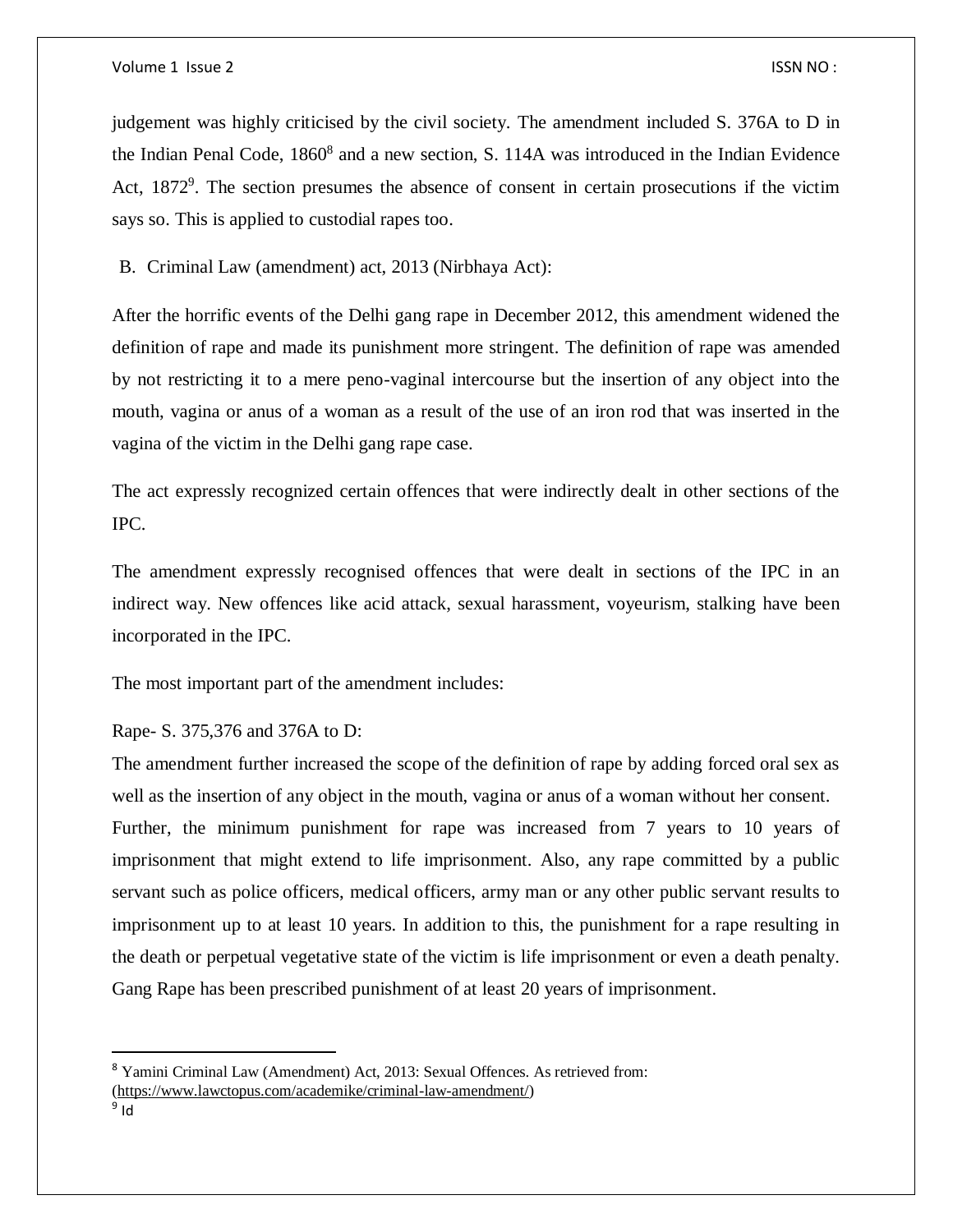The amendment also defines 'consent' to mean as an unequivocal agreement to engage in a particular sexual act; implying that mere absence of resistance does not indicate to absence of rape.

#### **C. Criminal Law (amendment) act, 2018:**

This amendment is also a result of barbaric activities that have shook the conscience of the entire nation. The demand to make rape laws more stringent began due to the occurrence of various child rape cases in the country. The infamous Kathua rape case and Unnao rape case triggered this demand and gave birth to the amendment of 2018.

One of the most important parts of the amendment was that the section dealt with 3 categories of punishment of rape, apart from the rape done by public servants, unlike the prior interpretation of the earlier definition that dealt with only 2 categories. Thus for the first time, death penalty has been included as a punishment for rape considering the gravity of the offence.

#### **Other salient features of the act include:**

- **1.** In case of rape of a girl below the age of 12 years, the culprit faces a minimum punishment of 20 years of imprisonment instead of 10 years as in the previous laws. {S.  $376(1)$
- **2.** In case of a gang rape of a girl below the age of 12 years, the minimum punishment has been increased to life imprisonment instead of 20 years as in the previous laws. Also, the maximum punishment can go to a death penalty.  $\{S. 376 AB\}$
- **3.** In case of rape of a girl between the ages of 12 to 16 years has been increased to 20 years from 10 years and can go upto imprisonment for life. ${S. 376 (3)}$
- **4.** In case of gang rape of a girl between the ages of 12 to 16 years, the minimum punishment is life imprisonment that can extend to death penalty for the convicts. {S. 376 DA}
- **5.** If the victim is aged between 16-18 years of age, the minimum punishment is 10 years and can extend to imprisonment for life.
- **6.** All the repeat offenders will face life imprisonment or death penalty.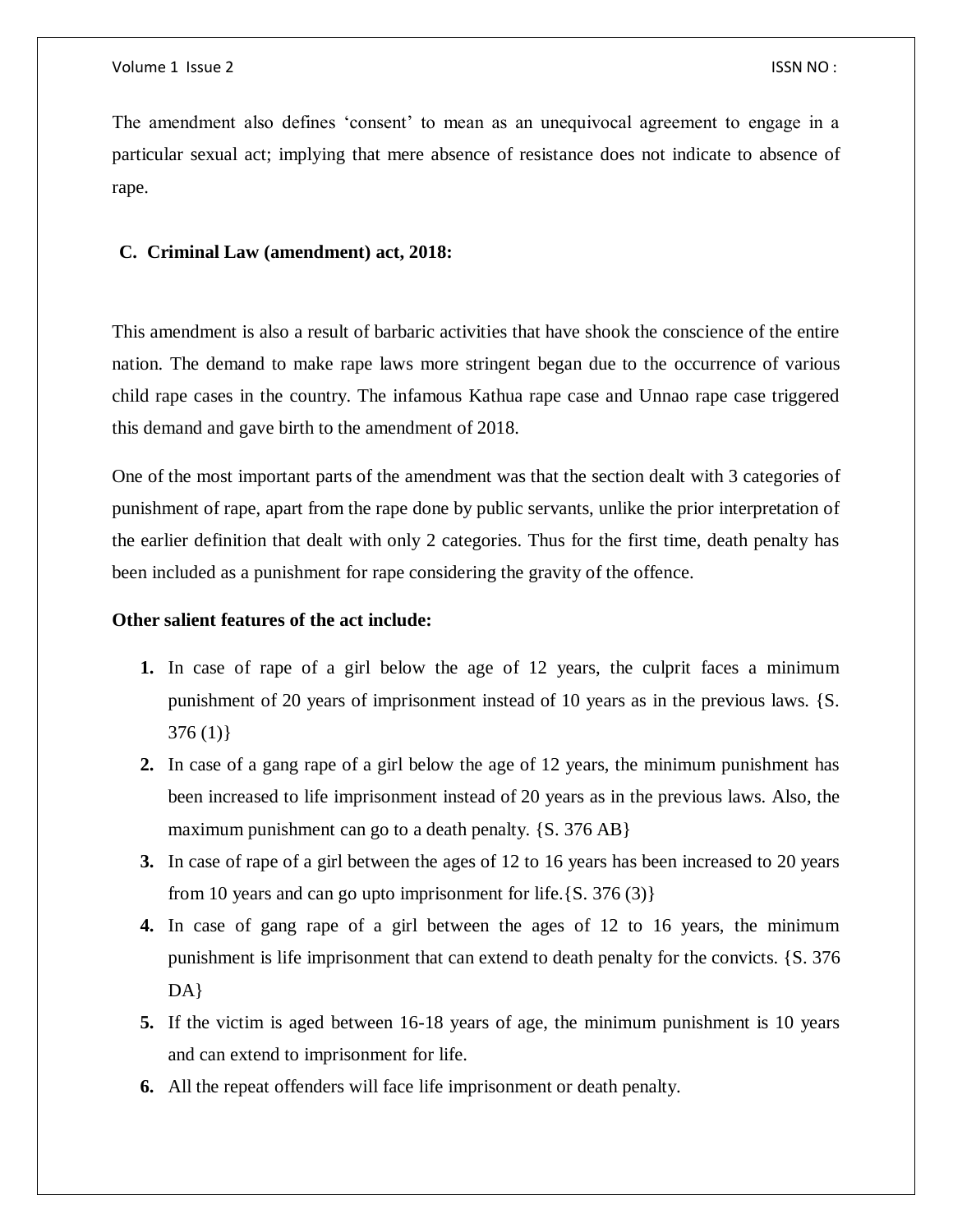- **7.** The accused is not eligible for anticipatory bail in offences of rape of children below the age of 16 years.
- **8.** Also the case is to be tried in a fast track court and that any appeal against a sentence by the trial court must be disposed of within 6 months.
- **9.** Clause (i) of S. 376 (2) has been omitted.

### ● **Canadian Legal System:**

Rape in the Criminal Code of Canada is an offence that is not explicitly defined. It comes under the category of sexual Assault. The definition of sexual assault is left for the courts to resolve and interpret. Sexual Assault, a gender specific crime in Canada with around 37 women per  $1000^{10}$  are victimized as compared to only 5 men per  $1000^{11}$ . According to the 2014 GSS, people in the ages of 15-24 have the highest rate of these crimes with around 71 cases per  $1000^{12}$ . The second most vulnerable group is the people aged  $25-34$  with around 32 incidents per 1000.<sup>13</sup> The study further states that in 52% of the reported cases<sup>14</sup>, the perpetrator is usually someone in regular contact of the victim like a friend, neighbour or acquaintance.

### **A. Sexual Assault is classified into 3 categories in the Criminal Code of Canada. It is dealt in the following sections:**

1. Sexual assault level 1. (S. 271):

An assault committed in circumstances of a sexual nature such that the sexual integrity of the victim is violated. Level 1 involves minor physical injuries or no injuries to the victim.

#### **2. Sexual assault level 2. (S. 272):**

Sexual assault with a weapon, threats, or causing bodily harm.

### **3. Aggravated sexual assault (level 3) (S. 273(1)):**

 $\overline{a}$ 

 $14$  Id

<sup>10</sup> Statistics on Sexual Assault Department of Justice, Government of Canada. As retrieved from:( [https://www.justice.gc.ca/eng/rp-pr/csj-sjc/ccs-ajc/rr06\\_vic2/p3\\_4.html\)](https://www.justice.gc.ca/eng/rp-pr/csj-sjc/ccs-ajc/rr06_vic2/p3_4.html)

 $\overline{11}$  Id

 $^{12}$  Id

 $13$  Id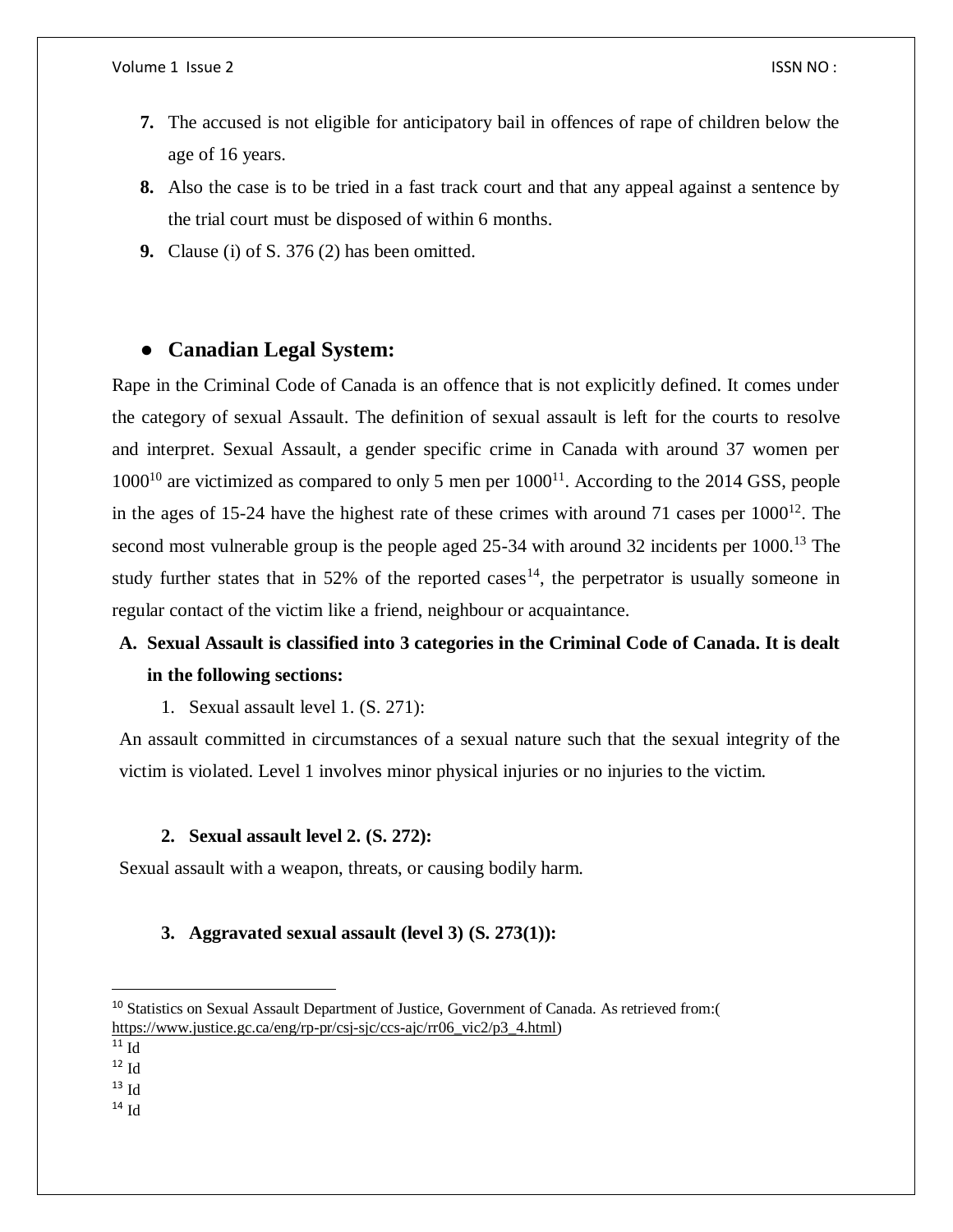Every one commits an aggravated sexual assault who, in committing a sexual assault, wounds, maims, disfigures or endangers the life of the complainant.

#### **B. Punishment for sexual assault:**

- 1. S. 271: Anyone who commits sexual assault (level 1) is guilty of an indictable offence and is liable to a punishment for not more than 10 years to a minimum punishment of 1 year of imprisonment. Further, if the victim is under the age of 16 years, the accused shall be subjected to not more than 14 years of imprisonment to a minimum of 1 year of imprisonment.
- 2. S. 272(2): every person who commits sexual assault (level 2) as mentioned under sub section (1) is guilty of an indictable offence and is liable for

Every person who commits an offence under subsection (1) is guilty of an indictable offence and liable to imprisonment for a term of not exceeding 14 years and to a minimum punishment of 5 years in case of first offence and 7 years of imprisonment in case of second offence. And in other cases of similar nature, imprisonment for a term not exceeding 14 years is prescribed.

3. S. 273 (2): every person who commits an aggravated sexual assault (sexual assault of level 3) is guilty of an indictable offence and is liable for imprisonment for life and to a minimum punishment of 5 years in case of first offence and 7 years in case of second offence, provided there has been use of a restricted firearm in the commission of the offence or if the offence is committed in the benefit of an organisation or is associated with any criminal organisation.

### **C. Amendments:**

1. Bill C-127:

This bill is said to be *an act to amend the criminal code in relation to sexual offences and other offences against the person*.

In this act, the laws relating to rape, attempted rape and indecent assault were expunged from the criminal code and a trilogy of sexual assault offences was introduced.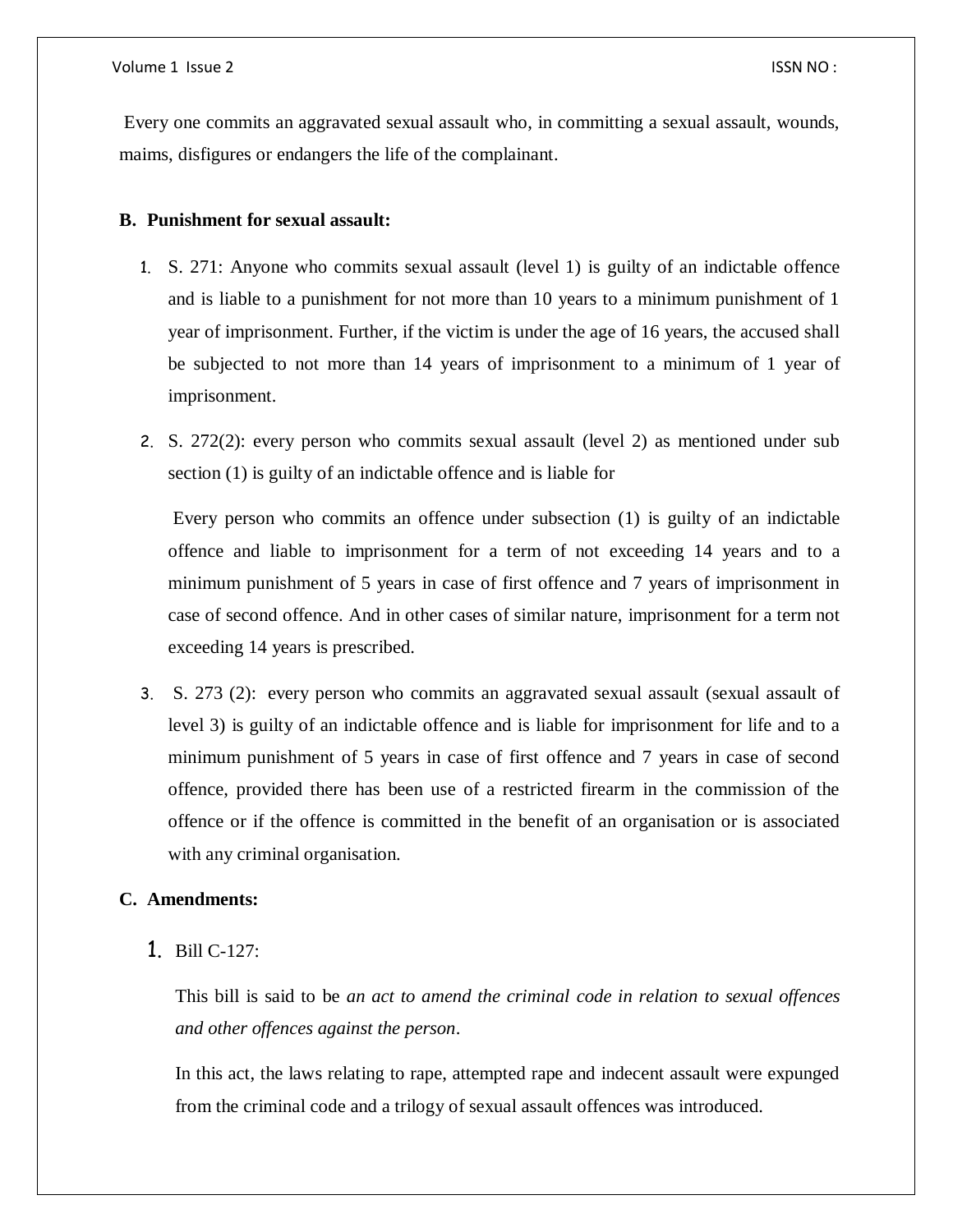Sexual assault: - S.271, level 1

Sexual assault with a weapon, threats to a third party or bodily harm: - S.272, level 2

Aggravated sexual assault: - S. 273, level 3

### ● **Legal system of the United States of America:**

There is no uniform legal definition of rape in the US Federal Law. With around 127,258 reported cases of rape according to the  $2018$  Uniform Crime Report<sup>15</sup>, the incidents of rape remain extremely high in the US. Despite such high numbers, the Department of Justice estimates that around 34.8% cases are reported to the authorities<sup>16</sup>. In around 72% of the cases the perpetrator was a known person of the victim, such as a friend, current or former partner or even a relative<sup>17</sup>. According to the FBI statistics of 2018, only 33.4% cases resulted in the arrest of the perpetrator $^{18}$ .

- A. Rape is grouped with all forms of non-consensual sexual acts under chapter 109a of the United States Code (18 U.S.C. §§ 2241-2248). While definitions vary according to the states, it is defined by the Department of Justice as, "Penetration, no matter how slight, of the vagina or anus with any body part or object, or oral penetration by a sex organ of another person, without the consent of the victim." This definition was amended in 2012. The old definition described rape as, "the carnal knowledge of a female forcibly and against her will". Effective from 2013, the new definition is gender neutral and considers the forceful penetration of not only the body parts of the perpetrator but other foreign objects as well.
- B. Punishment for rape:

 $\overline{a}$ 

<sup>15</sup> 2018 Crime in the United States, ["Table 25"](https://ucr.fbi.gov/crime-in-the-u.s/2018/crime-in-the-u.s.-2018/topic-pages/tables/table-25), Criminal Justice Information Services Division, United States [Federal Bureau of Investigation.](https://en.wikipedia.org/wiki/Federal_Bureau_of_Investigation)

 $16$  Id

<sup>17</sup> US Bureau of Justice statistics

<sup>&</sup>lt;sup>18</sup> Langton, Lynn; Truman, Jennifer L. (14 September 2014). ["Criminal Victimization, 2013".](https://www.bjs.gov/index.cfm?ty=pbdetail&iid=5111) p. 7.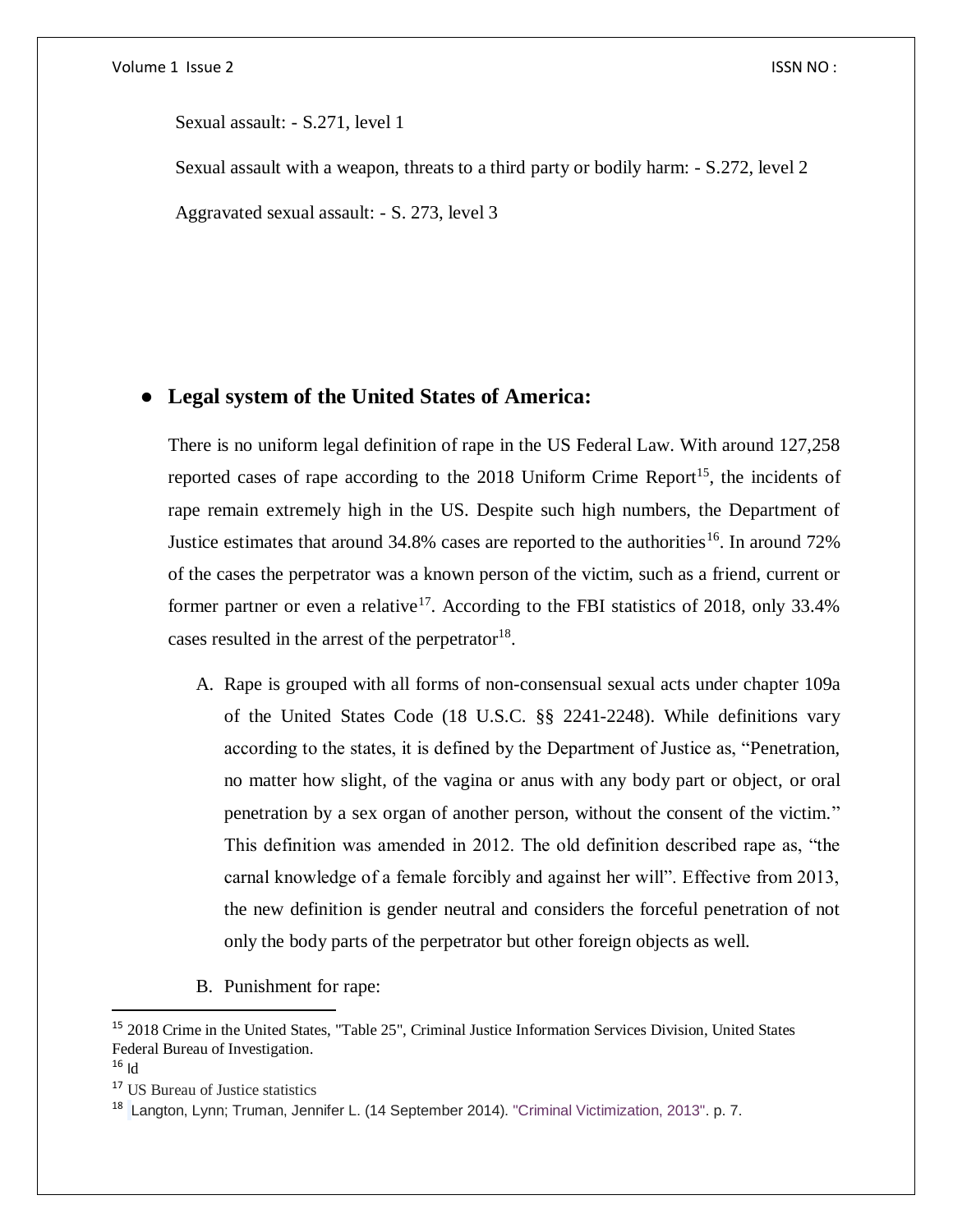#### Volume 1 Issue 2 ISSN NO :

The United States Code does not explicitly define the punishment for rape. It specifies punishments under chapter 109a of the US Code (18 U.S.C. § 2244).

- 1. In case of Aggravated Sexual assault (§ 2241), the guilty person shall be fined and imprisoned for any term of years or life.
- 2. In case of sexual abuse (§ 2242), the guilty person shall be imprisoned for any term of years or life and shall be subjected to a fine.
- 3. In case of sexual abuse of a minor or ward (§ 2243), the person committing the crime shall be fined and imprisoned for not more than 15 years of imprisonment.
- 4. In case of any other circumstances (§ 2244), the guilty person shall be fined under this title and imprisoned for not more than 2 years.

### **Conclusion:**

*In toto*, the paper strives to highlight a comparative analysis between the rape laws of India and that of Canada and the U.S.A. The Indian laws with respect to rape in the recent years have taken a deterrent and stringent approach aftermath of the insufferable and heinous incidents that the women of the country have been a victim of. The imposition of punishment has been strongly raised so as to keep the offenders from committing the crime. By the Criminal Law (Amendment) Act, 2013 and the Criminal Law (amendment) act, 2018 have played a trump card by itemising acts of sexual assault; be it oral or penal intercourse, rape at work places; rape by police officers, public servant or even a member of the armed forces; rape by management or on the staff of a jail, a hospital; even a relative, guardian or a teacher (fiduciary relationship). It also classifies the gravity of the punishment based on the age of the girl/woman, pregnancy, her mental or physical stability or even mental capacity to give consent. The Indian legal system has mindfully recognized, created, and protected the essential rights of women by widening the scope of rape laws and imposing stringent punishments towards the accused. Still the question of implementation or interpretation of the rape laws through efficient and fast track measures to give justice to the victims and act as a deterrent lies in hands of the Court.